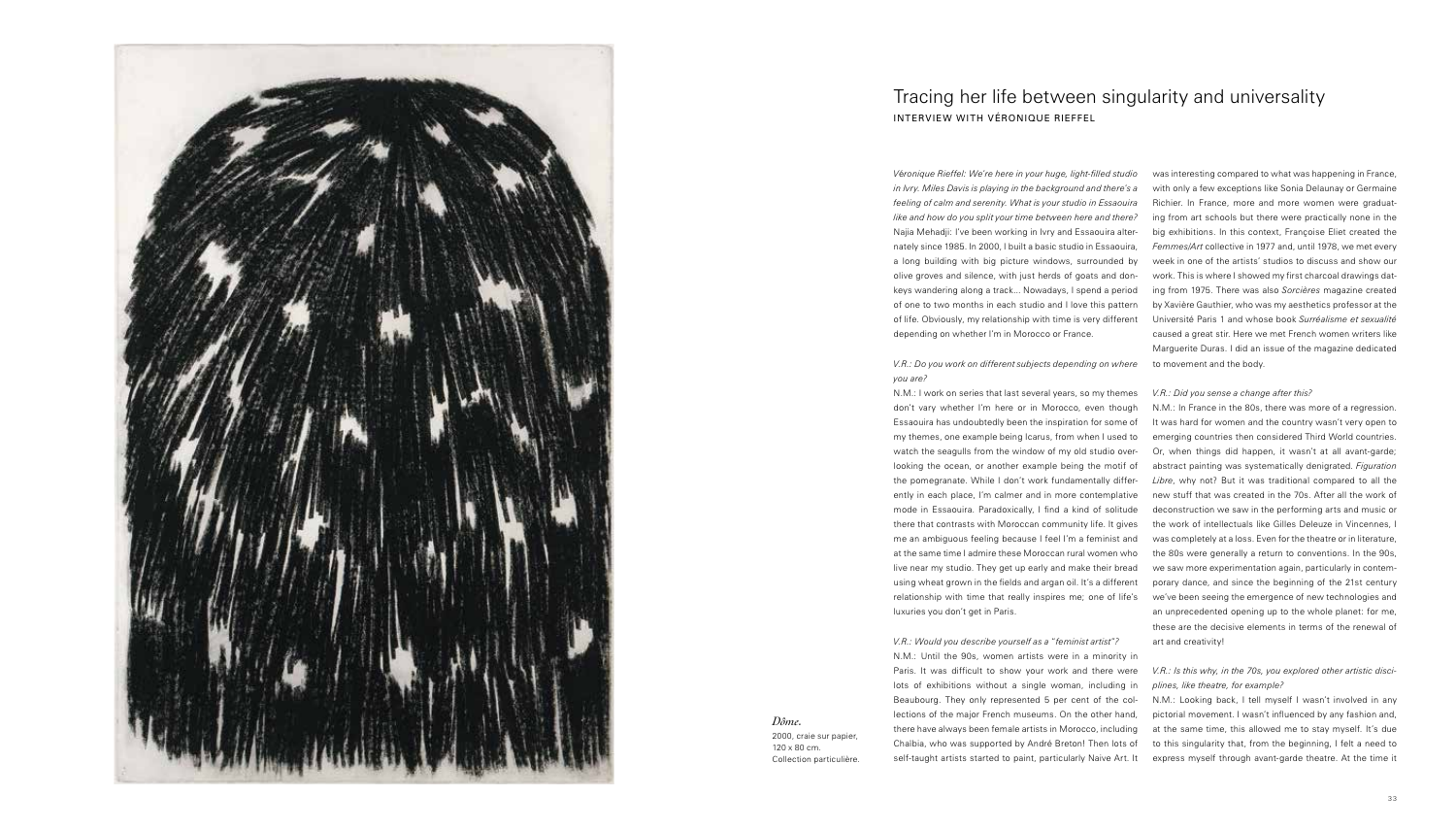is reminiscent of the solar sphere for me. These shapes represent the different stages of the setting sun. As far as the Arab world is concerned, since Andalusia is in the west, in the far west, it seems obvious to me that Umayyad architects worked on this concept. The way the stones are arranged and alternate like rays really had an effect on me and inspired me for my *Cordoba* and *Chaosmos* series.

*V.R.: Is your attraction for Islamic arts mainly through architecture?* N.M.: I've always had an interest in architecture, particularly that of Le Corbusier. I also love Romanesque art for its simplicity; I've always preferred it to Gothic. Plus, there are transitions from one civilisation to another with the decorative motif of the capitals, the plant stylisation we find in Egyptian temples, in Eastern Roman art, like in Jerash in Jordan, etc. In Cordoba, there is something radically new in terms of the light, the proportions, the relationships between the ground and the arches and the perspective…

In one of the rooms, there are also some mosaics I find very "Matisse-like", with repeated blue and yellow patterns that are also suggestive of Claude Viallat. They're incredibly fresh and seem to have been done in the last century.

*V.R.: Often artists – I'm thinking of Matisse or Morellet – talk about the Alhambra as the ultimate place for an aesthetic shock as far as Islamic art is concerned. This wasn't the case with you?* NM.: It's different because it's a site where the architecture of the universe is translated by Islamic art: paradise on earth, gardens, flowers, fountains, etc. I'm very sensitive to this relationship with water that comes right into the rooms by a very elaborate pipe system. The Alhambra is characterised by the fact that it brings elements of nature into the living space: the sky, water, orange trees, lemon trees, with architecture and nature interpenetrating. It's a less austere architecture than in Cordoba, more polished, more appealing to the eye even if this isn't the aspect that interests me the most. To the extremely stylised *muqarnas*, I prefer what is symbolic in nature like the ceiling of the Hall of the Ambassadors, recreating the starry sky, which, at the time, was made of wood and turned because the ambassadors needed to see the constellations before making a decision! I really love this idea of an astronomical ceiling used to inter-

pret the future.

# *V.R.: There*'*s also a very contemporary aspect in the geomet-*

*ric art of the Alhambra*… N.M.: Indeed, although it's a word that belongs to the 20th century, we can talk about a "minimalist" decor, particularly in the Court of the Lions where there is an immense white wall at the back with a geometric shape reproduced repetitively. This is subtractive relief: it only exists with the shade thus created.

#### *V.R.: Did you know about Islamic arts before?*

N.M.: I discovered them at the age of six, in Fez, when I went to visit my grandparents who lived in a *riad* in the medina that was both very beautiful and decrepit. On the patio, there were orange trees and *zellige* tilework, and the rooms were arranged around the rectangular courtyard. This was the first time I discovered a "different" architecture. At night, I saw the starry sky, which was a great contrast with my life in Paris where I lived in an apartment. The first relationship I had with Islamic arts was sensual and emotional. Every time I went to my grandparents, it was a very big shock: I perceived very intensely what I didn't have time to get used to.



was a discipline that was much more open to other civilisations than fine arts. In contemporary theatre, there was an interest in India; The Living Theatre went to Morocco to meet the *gnawas*. I felt at ease in the company of these artists who came from abroad and were also interested in Japan. With my dual culture, I felt less of a stranger working with people like Peter Brook or Jerzy Grotowski.

#### *V.R.: But, at the same time, weren*'*t you tempted to follow this path into the performing arts?*

N.M.: In reality, in contemporary theatre it was not so much the theatre itself I was interested in, but the aspects in which it was a sort of laboratory: work on the voice, the resonating elements of the body, the techniques borrowed from the Orient like yoga, breathing, centring and channelling energy. The work process interested me enormously but I never did any performing, even when I went to Turin with The Living Theatre. It was more an engagement because the company was performing in the street.

*V.R.: How was this theatrical experience portrayed in your artistic work?*

N.M.: I used to give expression through movement classes in an experimental musical academy in the suburbs of Paris, the Conservatoire de Pantin. I created sound on sheets of paper on the floor, with percussionists, we drew with charcoal and this created sort of graphic scores that the musicians performed. I did performances with two musicians in several museums in France, including the CAPC contemporary art museum in Bordeaux. When I started painting, I didn't want to use traditional methods, like what's usually used to coat the canvas, but things that were a bit marginal. I also drew with sticks of wood so I could get to the essence, like in contemporary theatre where actors were sometimes naked with no sets. I drew using the energy of the actors. I coated a sheet of paper with charcoal and I drew the movement of the actors, I captured their energy by erasing the charcoal so white figures stood out against the black background.

*V.R.: Did this give you a real taste for the experimental?* N.M.: Absolutely! What stays with me today and helps me paint is all the experimentation I've done in this area. I'm often asked, "How do you do this line?" I do it because I've done it all before. For a long time I drew with large bits of charcoal and large oil sticks, I worked with the notion of imprints, then I used a big Korean brush that is normally used to stick up posters. I also think it's because my culture is both Western and Eastern and I didn't want to follow a path that was all mapped-out or to choose between traditional Western painting and Arab calligraphy. I wanted to invent my own way with my own tools drawing from different traditions.

*V.R.: So you were interested very early on in non-Western art. Can you say what appeals to you most about it?*

N.M.: I've always felt an attraction for Zen, for Japanese gardens where drawings are traced in the gravel every day. In general, I'm interested in everything that approaches minimalism, which is also found in Islamic art… the "almost nothing": a white plaster wall, just incised with small patterns you can only distinguish at a certain time of the day when the light is at a low angle. It's like a drawing that appears and disappears.

*V.R.: How did you build your relationship with Islamic art?* N.M.: I had one of the biggest aesthetic shocks of my life at the Mosque in Cordoba. Its red and white arches form a kind of forest of pillars and, at the same time, the arch



*Gradient.* 1996, craie sur papier, 76 x 57 cm.

*Floral.*

2005, aquarelle sur papier,

57 x 37 cm.